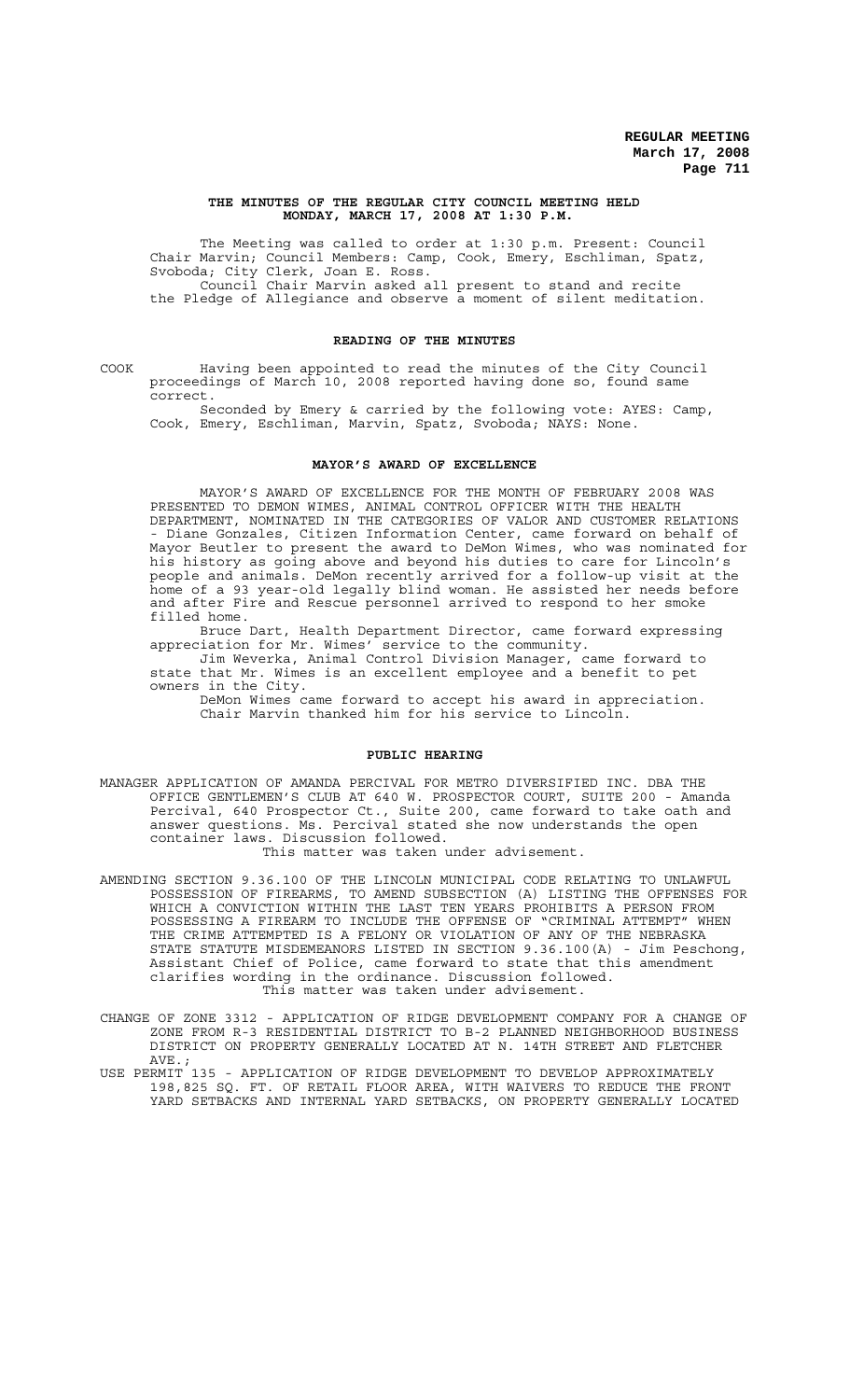> AT N. 14TH STREET AND FLETCHER AVE. - DeNay Kalkowski, Seacrest & Kalkowski, 1111 Lincoln Mall, Suite 350, came forward on behalf of the applicants, Southview Inc., and Northern Lights LLC, to explain the change of zone and use permit and give a historical overview of this property and working with neighbors. Discussion followed.

Mike Rierden, 645 "M" Street, Suite 200, came forward representing North Hills Owners Association expressing concerns of drainage, signage and design criteria. Discussion followed.

J.R. Brown, 5501 Rockford Dr., came forward as Treasurer and Acting President of North Hills Owners Association to express appreciation toward Ms. Kalkowski's neighborhood involvement but requested a City enforcement mechanism to handle neighborhood issues, especially drainage. Discussion followed.

Council Member Camp discussed setbacks along I-80. Marvin Krout, Director of Planning, came forward to answer questions and stated the building envelope setback is 40 feet with parking at 20 feet. Discussion followed.

Chad Blahak, Public Works & Utilities, stated a traffic light at 14<sup>th</sup> & Fletcher would not be a part of this project. Discussion followed.

Council Member Cook suggested this project be put on hold for three to four weeks.

Ms. Kalkowski came forward in rebuttal. Discussion followed. This matter was taken under advisement.

APPROVING THE 14TH AND ALVO ROAD CONDITIONAL ANNEXATION AND ZONING AGREEMENT BETWEEN LANCASTER COUNTY SCHOOL DISTRICT 001 AND THE CITY OF LINCOLN RELATING TO THE ANNEXATION OF APPROXIMATELY 40 ACRES OF PROPERTY RELATING TO THE ANNEXATION OF APPROXIMATELY 40 ACRES OF GENERALLY LOCATED SOUTHWEST OF N. 14TH STREET AND ALVO ROAD;

ANNEXATION 07004 - AMENDING THE LINCOLN CORPORATE LIMITS MAP BY ANNEXING APPROXIMATELY 40 ACRES OF PROPERTY GENERALLY LOCATED SOUTHWEST OF N. 14TH STREET AND ALVO ROAD;

CHANGE OF ZONE 07062 - APPLICATION OF LINCOLN PUBLIC SCHOOLS FOR A CHANGE OF ZONE FROM AG AGRICULTURAL DISTRICT TO R-3 RESIDENTIAL DISTRICT, ON PROPERTY GENERALLY LOCATED SOUTHWEST OF N. 14TH STREET AND ALVO ROAD - Scott Wieskamp, Lincoln Public Schools Director of Facilities, came forward in support of this project.

Don Day, Olsson Associates Engineer of Record, was on hand for questioning.

This matter was taken under advisement.

CHANGE OF ZONE 08006 - AMENDING SECTION 27.45.020 OF THE LINCOLN MUNICIPAL CODE TO ADD CHURCHES AS A PERMITTED USE IN THE H-4 GENERAL COMMERCIAL DISTRICT - Marvin Krout, Planning Director, came forward to answer questions.

This matter was taken under advisement.

ACCEPTING THE REPORT OF NEW AND PENDING CLAIMS AGAINST THE CITY AND APPROVING DISPOSITION OF CLAIMS SET FORTH FOR THE PERIOD OF FEBRUARY 1 - 15, 2008 - Christina Collins, 201 Bridger Road, came forward to speak on behalf of her claim. Discussion followed.

Steve Owen, Public Works & Utilities, came forward to present the findings on this issue saying the water meter froze and the bottom failed as is intended. Discussion followed.

Robert Reece, 3117 N.  $66<sup>th</sup>$ , came forward stating he winterized the home and kept it heated.

This matter was taken under advisement.

WAIVER 07009 - APPLICATION OF GERALD SPAHN TO WAIVE STREET PAVING FOR Q STREET, SIDEWALKS FOR Q STREET AND N. 36TH STREET, AND STREET TREES FOR Q STREET AND N. 36TH STREET, ASSOCIATED WITH AN ADMINISTRATIVE FINAL PLAT;

ORDERING CONSTRUCTION OF PAVING UNIT NO. 141 IN Q STREET FROM 35TH TO 36 TH STREETS AND ASSESSING THE COST THEREOF AGAINST THE BENEFITTED PROPERTIES - Gerald Spahn, 3528 Q St., came forward to request the subdivision of his property. Discussion followed.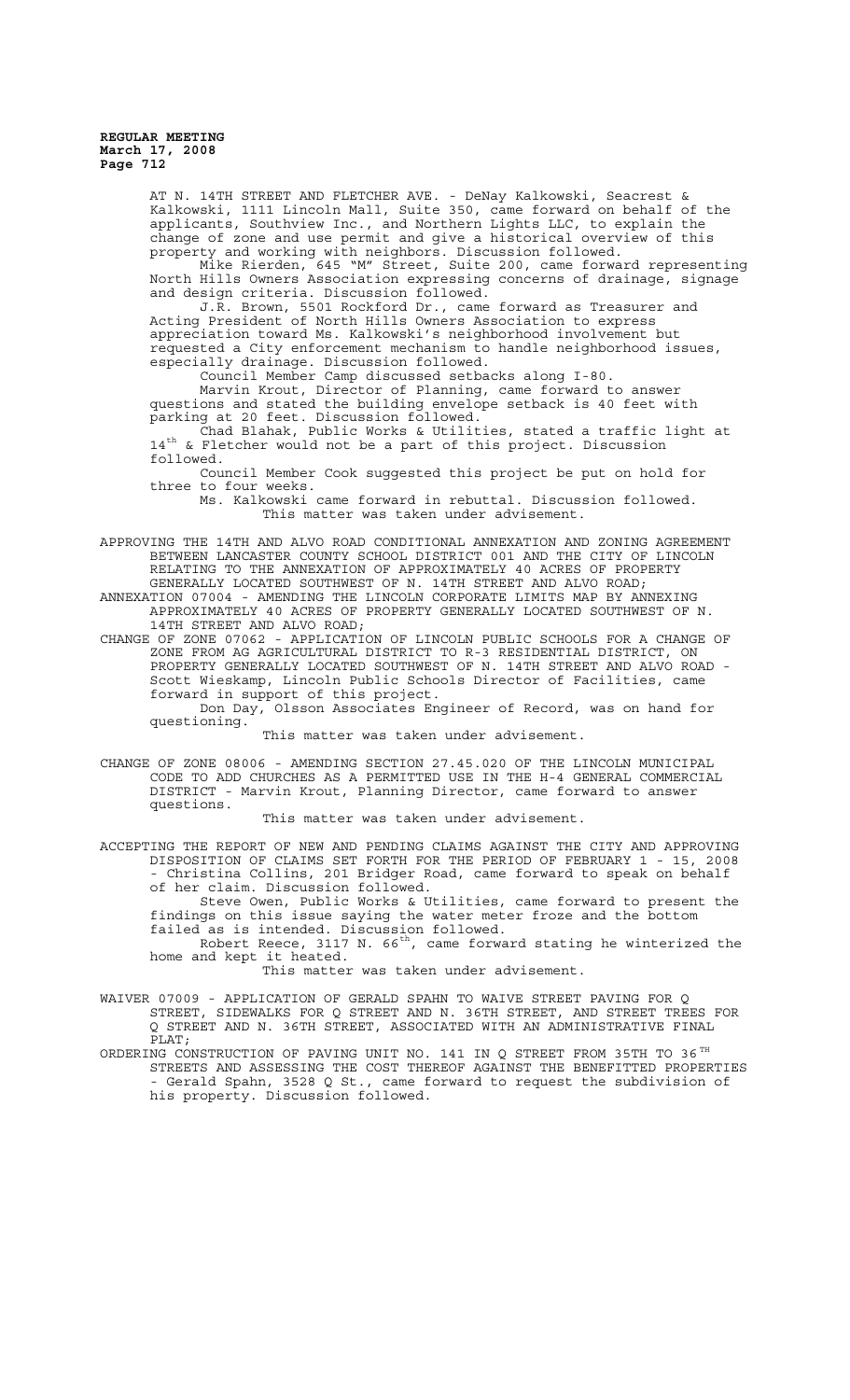Barbara Pool, 300 N.  $35<sup>th</sup>$  St., came forward in opposition. Discussion followed.

Marvin Krout, Planning Department, came forward to answer questions. Discussion followed.

Elmer Cole, Public Works & Utilities, came forward to answer questions and present financial figures stating that a 50% reduction is provided by Ordinance 18842. Discussion followed.

Council Member Camp verified the cost breakdown: Total cost \$55,000, of that, 50% (\$27,500) is to be paid by the City; \$13,700 by Wyuka; leaving \$13,750 among five property owners that could be paid over a 20-year period.

This matter was taken under advisement.

COMPREHENSIVE PLAN CONFORMANCE 08001 - ADOPTING THE SOUTH 19TH STREET REDEVELOPMENT PLAN ON PROPERTY GENERALLY BOUNDED BY SOUTH 18TH STREET ON THE WEST, SOUTH 19TH STREET ON THE EAST, INCLUDING LOTS ON THE EAST SIDE AND ABUTTING SOUTH 19TH STREET, BY WASHINGTON STREET ON THE NORTH AND GARFIELD STREET ON THE SOUTH - David Landis, Urban Development Director, came forward to answer questions relating to TIF, stating 16 townhomes were projected to be built. Discussion followed.

> Wynn Hjermstad, Urban Development, was on hand for questioning. This matter was taken under advisement.

ACCEPTING THE REPORT OF NEW AND PENDING CLAIMS AGAINST THE CITY AND APPROVING DISPOSITION OF CLAIMS SET FORTH FOR THE PERIOD OF FEBRUARY 16 - 29, 2008 - Chair Marvin stated for the record that Council received a letter from Mr. Steve Duden reporting his disagreement with the City's decision to deny his claim.

Rick Peo, City Law Dept., came forward to answer questions and stated that there were no residential snow plows on North 60<sup>th</sup> Street at that time period. Discussion followed.

This matter was taken under advisement.

AMENDING AN INTERLOCAL AGREEMENT BETWEEN THE CITY AND THE RAILROAD TRANSPORTATION SAFETY DISTRICT FOR THE S.W. 40TH STREET/BNSF OVERPASS PROJECT (CITY PROJECT NO. 700132) TO REMOVE THE THREE YEAR AGREEMENT TERMINATION CLAUSE - Chad Blahak, Public Works & Utilities, came forward to answer questions.

This matter was taken under advisement.

SPECIAL PERMIT 08004 - APPEAL OF LAND CONSTRUCTION, INC. TO THE CONDITIONAL APPROVAL ALLOWING MINING/EXTRACTION OF SOIL ON AGRICULTURAL ZONED PROPERTY GENERALLY LOCATED SOUTHWEST OF THE INTERSECTION OF N. 40TH STREET AND WAVERLY ROAD - Peter Katt, 600 Wells Fargo Center, 1248 O St., came forward representing the applicant to ask for flexibility to operate on Saturdays and to remove the requirement to seal the pond. Gary Varley, 5840 NW Gary St., Project Manager of Land Construction, Inc., came forward to present project concerns which are affected by the weather.

James Peterson, 3601 Waverly Rd., owner of the property, came forward in support.

Mike DeKalb, Planning Department, came forward to clarify the activity. Discussion followed.

Council Chair Marvin suggested a policy may be needed for soil mining hours of operation and said this may be a Common Meeting Agenda item.

Mr. Katt came forward in rebuttal. Discussion followed. This matter was taken under advisement.

COMP. PLAN AMENDMENT 08001 - AMENDING THE 2030 LINCOLN CITY/LANCASTER COUNTY COMPREHENSIVE PLAN TO ADOPT THE WASTEWATER FACILITIES MASTER PLAN - Steve Henrichsen, Planning Dept., came forward to answer questions and to state that this Master Plan was in conformance with the goals of the Comprehensive Plan. Discussion followed.

Steve Masters, Public Works & Utilities Administrator, came forward to answer questions. Discussion followed.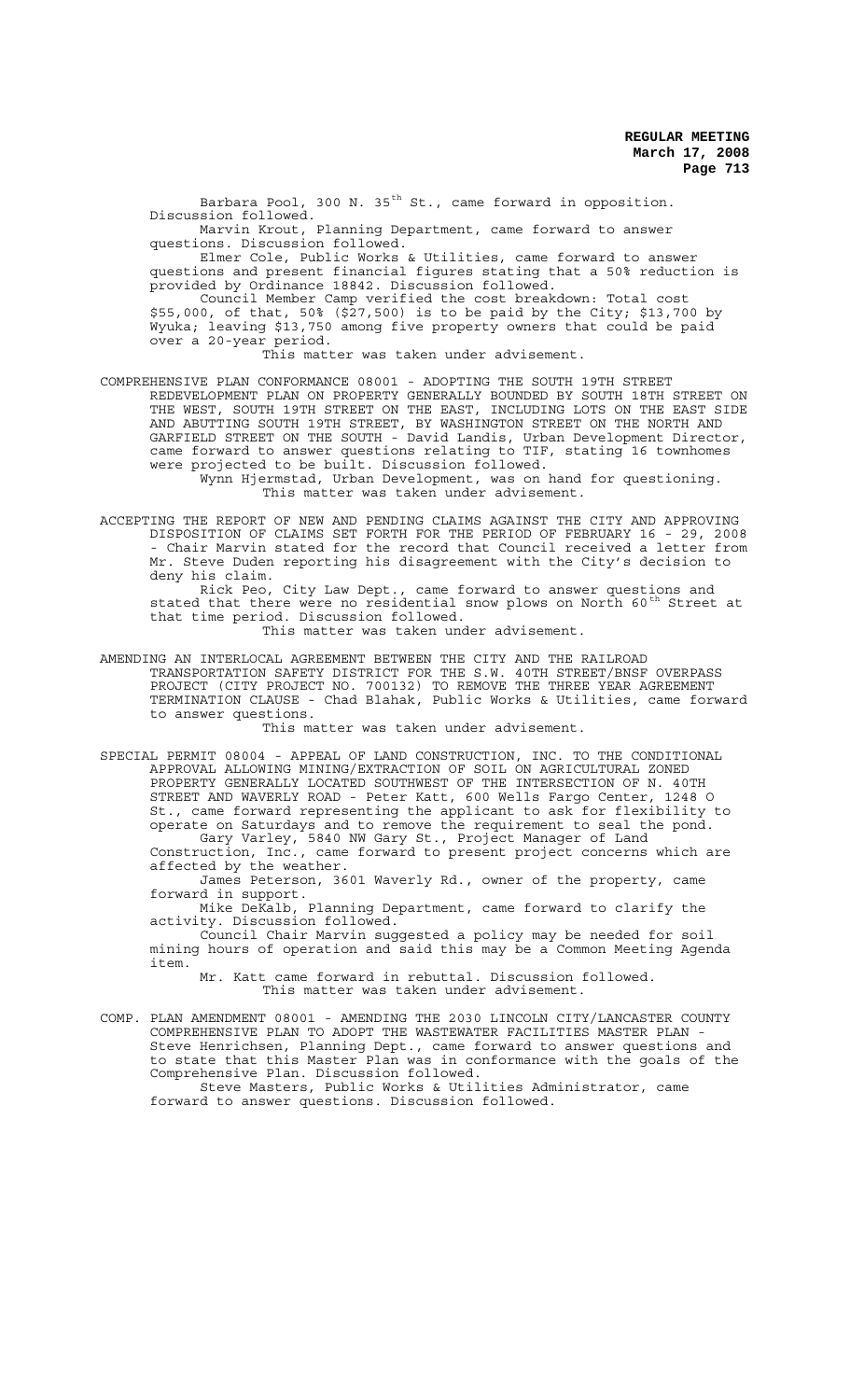> Mark Hunzeker, 600 Wells Fargo Center, 1248 O Street, came forward representing the Home Builders Assoc. in support. Lynn Moorer, 404 S. 27<sup>th</sup> St., came forward in opposition. Ms. Moorer lobbied for a centralized facility. Discussion followed. Janine Copple, 920 S. 8<sup>th</sup> St., came forward in opposition and suggested a task force be implemented. Dan Lutz, 3950 Apple St., came forward in opposition but in support of a task force. Jackie Barnhardt, 3001 S. 13<sup>th</sup> St., came forward in opposition but in support of a task force. .<br>Steve Larrick, 920 S. 8<sup>th</sup> St., came forward in opposition but in support of a task force. Discussion followed. Mr. Henrichsen came forward in rebuttal stated that the Carollo Engineering study is a complete and thorough analysis and unbiased study. Discussion followed. Mr. Masters came forward in rebuttal to state that both the Northeast Treatment Plant and Theresa Street Wastewater Plant meet the requirement as centralized facilities which will carry the City of Lincoln forward. He stated that Appendix "N" is a public record of work that was done and has valuable information. Discussion followed. Chair Marvin stated for the record that the study is a 1291 page report and removing Appendix "N" would take about 200 pages out of it. This matter was taken under advisement.

## **\*\* END OF PUBLIC HEARING \*\***

**TOOK BREAK 4:57 P.M. RECONVENED 5:06 P.M.**

## **COUNCIL ACTION**

## **REPORTS OF CITY OFFICERS**

APPOINTING JOSE QUINTERO TO THE LINCOLN COMMISSION ON HUMAN RIGHTS FOR A THREE-YEAR TERM EXPIRING DECEMBER 31, 2010 - CLERK read the following resolution, introduced by Jonathan Cook, who moved its adoption: A-84774 BE IT RESOLVED by the City Council of the City of Lincoln, Nebras ka: That the appointment of Jose Quintero to the Lincoln Commission on Human Rights for a three-year term expiring December 31, 2010, is hereby approved. Introduced by Jonathan Cook

Seconded by Svoboda & carried by the following vote: AYES: Camp, Cook, Emery, Eschliman, Marvin, Spatz, Svoboda; NAYS: None.

APPROVING THE DISTRIBUTION OF FUNDS REPRESENTING INTEREST EARNINGS ON SHORT-TERM INVESTMENTS OF IDLE FUNDS DURING THE MONTH ENDED JANUARY 31, 2008 - CLERK read the following resolution, introduced by Doug Emery, who moved its adoption:

A-84775 BE IT RESOLVED by the City Council of the City of Lincoln, Nebras ka:

That during the month ended January 31, 2008, \$740,746.91 was earned from the investments of "IDLE FUNDS". The same is hereby distributed to the various funds on a pro-rata basis using the balance of each fund and allocating a portion of the interest on the ratio that such balance bears to the total of all fund balances.

Introduced by Doug Emery Seconded by Svoboda & carried by the following vote: AYES: Camp, Cook, Emery, Eschliman, Marvin, Spatz, Svoboda; NAYS: None.

CLERK'S LETTER AND MAYOR'S APPROVAL OF RESOLUTIONS AND ORDINANCES PASSED BY THE CITY COUNCIL ON MARCH 3, 2008 - CLERK presented said report which was placed on file in the Office of the City Clerk. **(27-1)**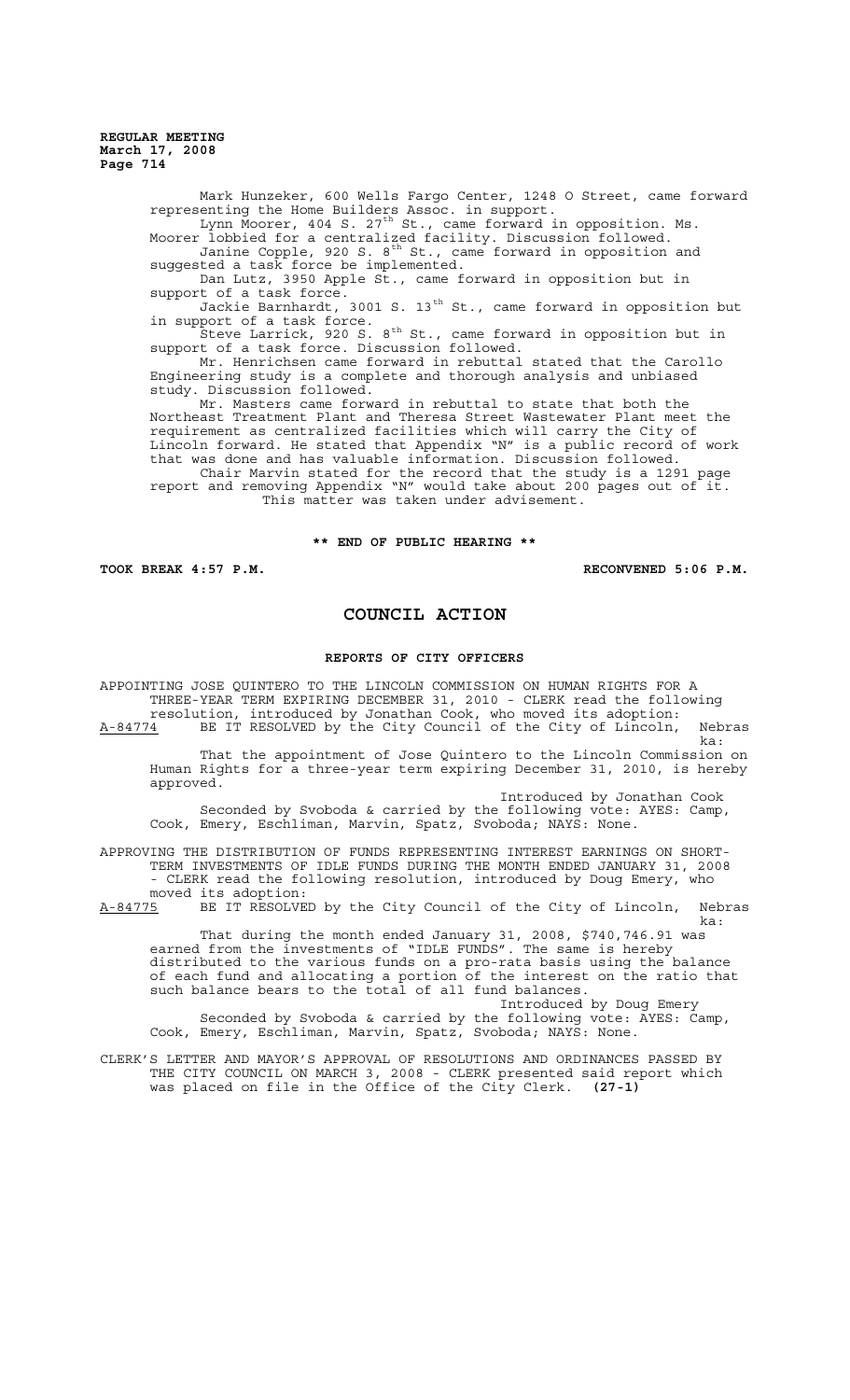#### **PETITIONS & COMMUNICATIONS**

SETTING THE HEARING DATE OF MONDAY, MARCH 24, 2008 AT 1:30 P.M. FOR THE MANAGER APPLICATION OF MATTHEW PRUSA FOR WHITEHEAD OIL CO. DBA U-STOP CONVENIENCE SHOP LOCATED AT 924 S. 27TH STREET - CLERK read the following resolution, introduced by Doug Emery, who moved its adoption: A-84776 BE IT RESOLVED by the City Council, of the City of Lincoln, that a hearing date is hereby set of Monday, March 24, 2008, at 1:30 p.m. or as soon thereafter as possible in the City Council Chambers, County-City Building, 555 S. 10<sup>th</sup> Street, Lincoln, NE, for the manager application of Matthew Prusa for Whitehead Oil Co., dba U Stop Convenience Shop located at 942 S.  $27<sup>th</sup>$  Street. If the Police Dept. is unable to complete the investigation by said time, a new hearing date will be set. Introduced by Doug Emery Seconded by Svoboda & carried by the following vote: AYES: Camp, Cook, Emery, Eschliman, Marvin, Spatz, Svoboda; NAYS: None. SETTING THE HEARING DATE OF MONDAY, MARCH 24, 2008 AT 1:30 P.M. FOR THE APPLICATION OF KABREDLO'S, INC. DBA KABREDLO'S #104 FOR A CLASS D LIQUOR LICENSE LOCATED AT 2500 NW 12TH STREET - CLERK read the following resolution, introduced by Doug Emery, who moved its adoption:

A-84777 BE IT RESOLVED by the City Council, of the City of Lincoln, that a hearing date is hereby set for Monday, March 24, 2008, at 1:30 p.m. or as soon thereafter as possible in the City Council Chambers, County-City Building, 555 S. 10<sup>th</sup> Street, Lincoln, NE, for the application of Kabredlo's, Inc. dba Kabredlo's #104 for a Class D liquor license located at  $2500$  NW  $12^{th}$  Street.

If the Police Dept. is unable to complete the investigation by said time, a new hearing date will be set.

Introduced by Doug Emery Seconded by Svoboda & carried by the following vote: AYES: Camp, Cook, Emery, Eschliman, Marvin, Spatz, Svoboda; NAYS: None.

SETTING THE HEARING DATE OF MONDAY, MARCH 24, 2008 AT 1:30 P.M. FOR THE APPLICATION OF WHITEHEAD INC. DBA U-STOP CONVENIENCE SHOP FOR A CLASS D LIQUOR LICENSE LOCATED AT 110 WEST O STREET - CLERK read the following resolution, introduced by Doug Emery, who moved its adoption:<br>A-84778 BE IT RESOLVED by the City Council, of the City of Linc

BE IT RESOLVED by the City Council, of the City of Lincoln, that a hearing date is hereby set for Monday, March 24, 2008, at 1:30 p.m. or as soon thereafter as possible in the City Council Chambers, County-City Building, 555 S. 10<sup>th</sup> Street, Lincoln, NE, for the application of Whitehead Inc. dba U-Stop Convenience Shop for a Class D liquor license located at 110 West O Street.

If the Police Dept. is unable to complete the investigation by said time, a new hearing date will be set.

Introduced by Doug Emery Seconded by Svoboda & carried by the following vote: AYES: Camp, Cook, Emery, Eschliman, Marvin, Spatz, Svoboda; NAYS: None.

THE FOLLOWING HAVE BEEN REFERRED TO THE PLANNING DEPARTMENT:

Change of Zone No. 08010 - App. of Hub Hall Real Estate, Inc., Hub Hall Commercial Center Planned Unit Development, for a change of zone from R-3 Residential District to B-2 Planned Neighborhood Business District PUD on property generally located at NW 48th St. and West Holdrege St. for a Planned Unit Development District designation of said property; and for approval of a development plan which proposes a waiver of the required preliminary plat process to develop a commercial center in the underlying R-3 zoned area.

Special Permit No. 08017 - App. of LeGrande Excavating, Inc. for extraction of soil on property generally located at N. 56th St. (Highway 77) and Bluff Road. The Planning Commission action is final action, unless appealed to the City Council. Use Permit No. 137A - App. of Olsson Associates for an amendment to

waive the front yard setback and to adjust the site layout on property located at 1600 Normandy Court.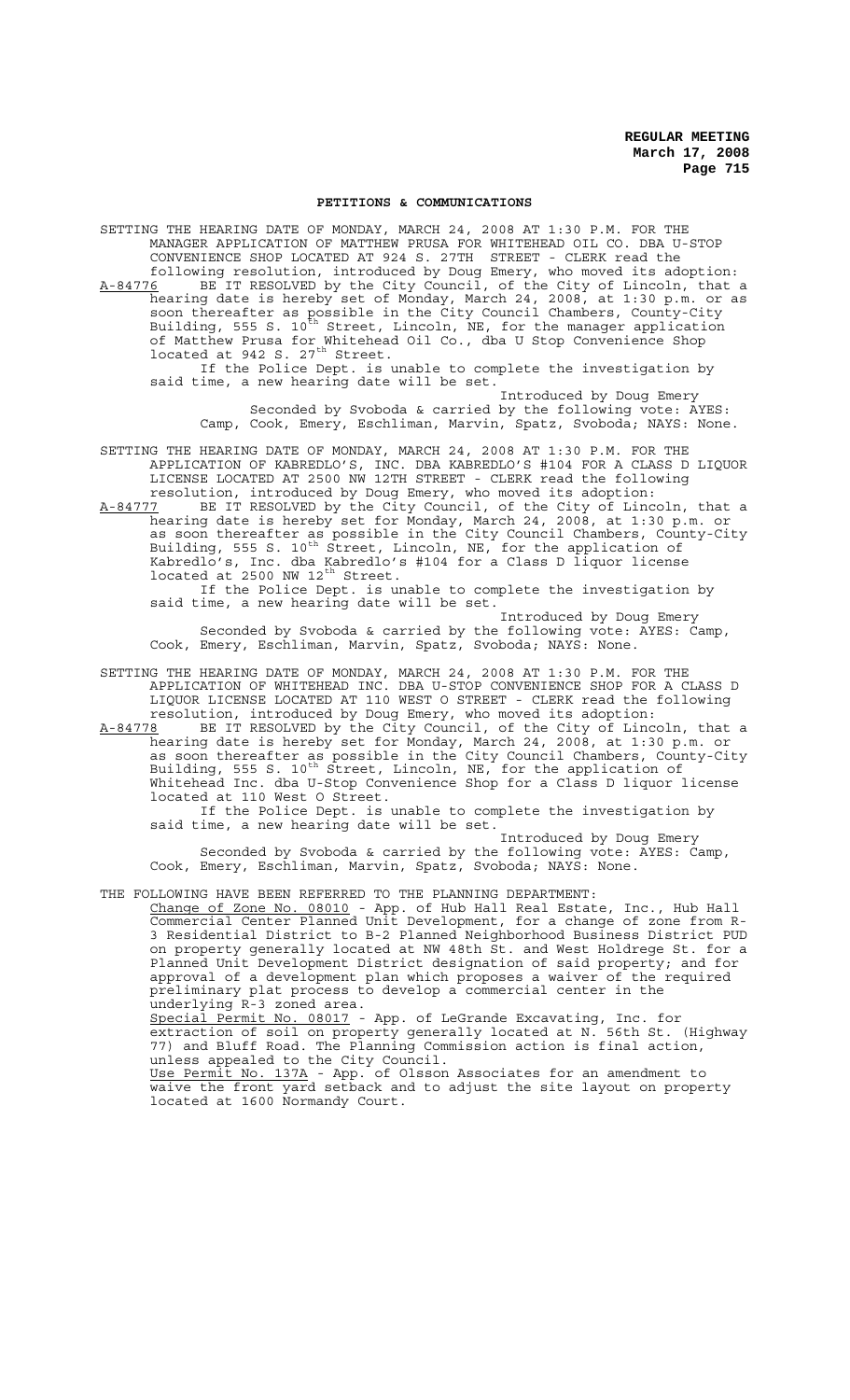## **MISCELLANEOUS BUSINESS - NONE**

## **LIQUOR RESOLUTIONS**

MANAGER APPLICATION OF AMANDA PERCIVAL FOR METRO DIVERSIFIED INC. DBA THE OFFICE GENTLEMEN'S CLUB AT 640 W. PROSPECTOR COURT, SUITE 200 - CLERK read the following resolution, introduced by Jon Camp, who moved its adoption for approval:<br>A-84779 WHEREAS, Metro D

A-84779 WHEREAS, Metro Diversified Inc. dba The Office Gentlemen's Club located at 640 W. Prospector Court, Suite 200, Lincoln, Nebraska has been approved for a Retail Class "C" liquor license, and now requests that Amanda Percival be named manager;

WHEREAS, Amanda Percival appears to be a fit and proper person to manage said business.

NOW, THEREFORE, BE IT RESOLVED by the City Council of the City of Lincoln, Nebraska:

That after hearing duly had as required by law, consideration of the facts of this application, the Nebraska Liquor Control Act, and the pertinent City ordinances, the City Council recommends that Amanda Percival be approved as manager of this business for said licensee. The City Clerk is directed to transmit a copy of this resolution to the Nebraska Liquor Control Commission.

Introduced by Jon Camp Seconded by Svoboda & carried by the following vote: AYES: Camp, Emery, Marvin, Spatz, Svoboda; NAYS: Cook, Eschliman.

## **ORDINANCES - 2ND READING & RELATED RESOLUTIONS (as required)**

- AMENDING SECTION 9.36.100 OF THE LINCOLN MUNICIPAL CODE RELATING TO UNLAWFUL POSSESSION OF FIREARMS, TO AMEND SUBSECTION (A) LISTING THE OFFENSES FOR WHICH A CONVICTION WITHIN THE LAST TEN YEARS PROHIBITS A PERSON FROM POSSESSING A FIREARM TO INCLUDE THE OFFENSE OF "CRIMINAL ATTEMPT" WHEN THE CRIME ATTEMPTED IS A FELONY OR VIOLATION OF ANY OF THE NEBRASKA STATE STATUTE MISDEMEANORS LISTED IN SECTION 9.36.100(A) - CLERK read an ordinance, introduced by Jonathan Cook, amending Section 9.36.100 of the Lincoln Municipal Code relating to Unlawful Possession of Firearms, to amend subsection (a) listing the offenses for which a conviction within the last ten years prohibits a person from possessing a firearm to provide that the offense of "criminal attempt" (Neb. Rev. Stat. §28-201) shall apply when the crime attempted is a felony or violation of any of the Nebraska State Statute misdemeanors listed in Section 9.36.100(a); and repealing Section 9.36.100 of the Lincoln Municipal Code as hitherto existing, the second time.
- CHANGE OF ZONE 3312 APPLICATION OF RIDGE DEVELOPMENT COMPANY FOR A CHANGE OF ZONE FROM R-3 RESIDENTIAL DISTRICT TO B-2 PLANNED NEIGHBORHOOD BUSINESS DISTRICT ON PROPERTY GENERALLY LOCATED AT N. 14TH STREET AND FLETCHER AVE. (RELATED ITEMS 08-26, 08R-71) (ACTION DATE: 3/24/08) - PRIOR to reading:
- COOK Moved to continue Public Hearing with Action on Bill No. 08-26 to 4/7/08.
- Seconded by Eschliman & carried by the following vote: AYES: Cook, Emery, Eschliman, Marvin, Spatz; NAYS: Camp, Svoboda.
- CLERK Read an ordinance, introduced by Jonathan Cook, amending the Lincoln Zoning District Maps attached to and made a part of Title 27 of the Lincoln Municipal Code, as provided by Section 27.05.020 of the Lincoln Municipal Code, by changing the boundaries of the districts established and shown thereon, the second time.
- USE PERMIT 135 APPLICATION OF RIDGE DEVELOPMENT TO DEVELOP APPROXIMATELY 198,825 SQ. FT. OF RETAIL FLOOR AREA, WITH WAIVERS TO REDUCE THE FRONT YARD SETBACKS AND INTERNAL YARD SETBACKS, ON PROPERTY GENERALLY LOCATED AT N. 14TH STREET AND FLETCHER AVE. (RELATED ITEMS 08-26, 08R-71) (ACTION DATE: 3/24/08) - PRIOR to reading: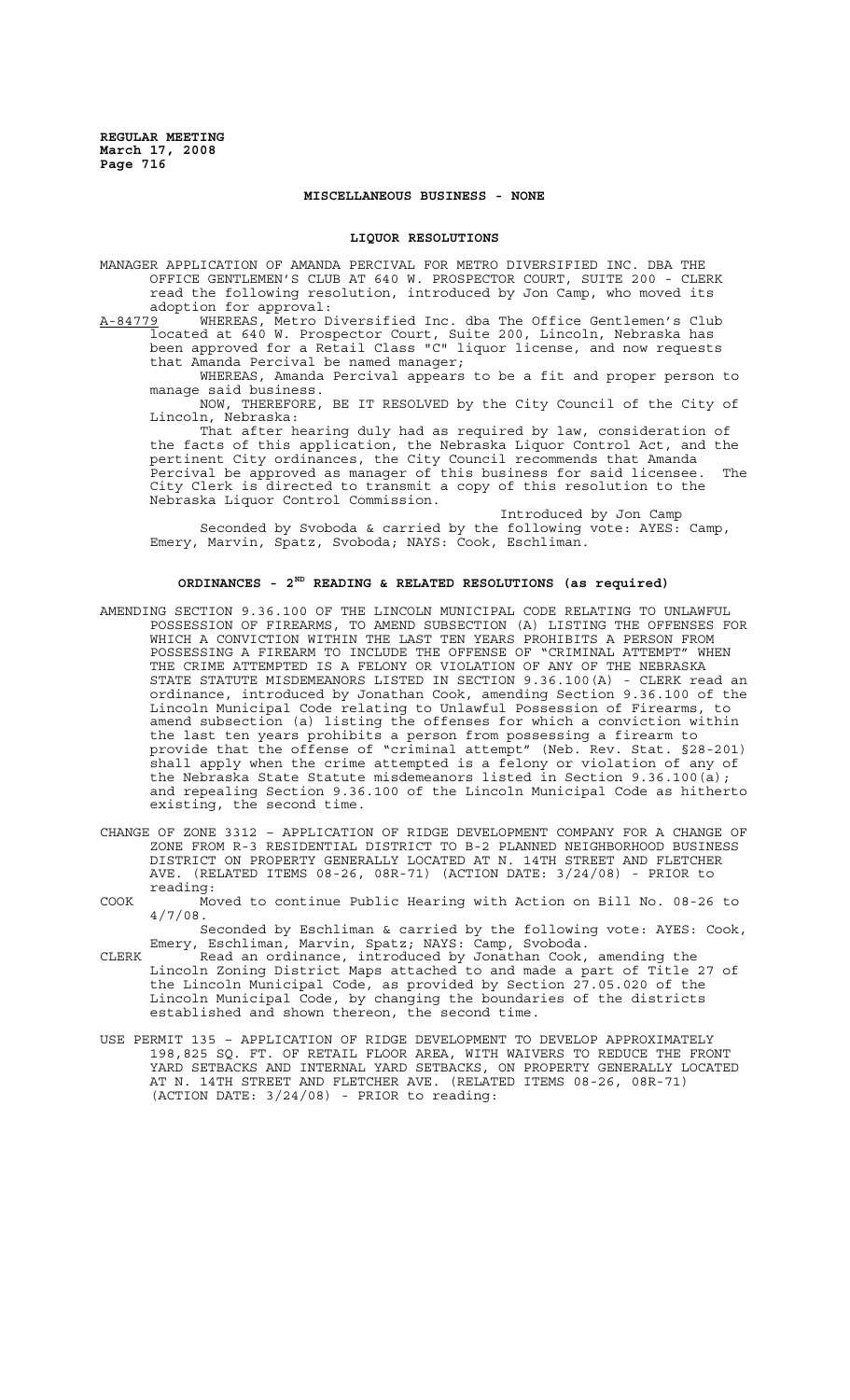COOK Moved to continue Public Hearing with Action on Bill No. 08R-71 to 4/7/08.

- Seconded by Eschliman & carried by the following vote: AYES: Cook, Emery, Eschliman, Marvin, Spatz; NAYS: Camp, Svoboda.
- APPROVING THE 14TH AND ALVO ROAD CONDITIONAL ANNEXATION AND ZONING AGREEMENT BETWEEN LANCASTER COUNTY SCHOOL DISTRICT 001 AND THE CITY OF LINCOLN RELATING TO THE ANNEXATION OF APPROXIMATELY 40 ACRES OF PROPERTY GENERALLY LOCATED SOUTHWEST OF N. 14TH STREET AND ALVO ROAD. (RELATED ITEMS: 08R-74, 08-27, 08-28) (ACTION DATE: 3/24/08).
- ANNEXATION 07004 AMENDING THE LINCOLN CORPORATE LIMITS MAP BY ANNEXING APPROXIMATELY 40 ACRES OF PROPERTY GENERALLY LOCATED SOUTHWEST OF N. 14TH STREET AND ALVO ROAD. (RELATED ITEMS: 08R-74, 08-27, 08-28) (ACTION DATE: 3/24/08) - CLERK read an ordinance, introduced by Jonathan Cook, annexing and including the below described land as part of the City of Lincoln, Nebraska and amending the Corporate Limits Map attached to and made a part of Ordinance No. 18208, to reflect the extension of the corporate limits boundary of the City of Lincoln, Nebraska established and shown thereon, the second time.
- CHANGE OF ZONE 07062 APPLICATION OF LINCOLN PUBLIC SCHOOLS FOR A CHANGE OF ZONE FROM AG AGRICULTURAL DISTRICT TO R-3 RESIDENTIAL DISTRICT, ON PROPERTY GENERALLY LOCATED SOUTHWEST OF N. 14TH STREET AND ALVO ROAD. (RELATED ITEMS: 08R-74, 08-27, 08-28) (ACTION DATE: 3/24/08) - CLERK read an ordinance, introduced by Jonathan Cook, amending the Lincoln Zoning District Maps attached to and made a part of Title 27 of the Lincoln Municipal Code, as provided by Section 27.05.020 of the Lincoln Municipal Code, by changing the boundaries of the districts established and shown thereon, the second time.
- CHANGE OF ZONE 08007 APPLICATION OF MURRAY AND LAURIE DUNN FOR A CHANGE OF ZONE FROM AGR AGRICULTURAL RESIDENTIAL DISTRICT TO R-3 RESIDENTIAL DISTRICT ON PROPERTY GENERALLY LOCATED AT 6610 S. 84TH STREET - CLERK read an ordinance, introduced by Jonathan Cook, amending the Lincoln Zoning District Maps attached to and made a part of Title 27 of the Lincoln Municipal Code, as provided by Section 27.05.020 of the Lincoln Municipal Code, by changing the boundaries of the districts established and shown thereon, the second time.
- CHANGE OF ZONE 08006 AMENDING SECTION 27.45.020 OF THE LINCOLN MUNICIPAL CODE TO ADD CHURCHES AS A PERMITTED USE IN THE H-4 GENERAL COMMERCIAL DISTRICT - CLERK read an ordinance, introduced by Jonathan Cook, amending Section 27.45.020 of the Lincoln Municipal Code to add churches as a permitted use in the H-4 General Commercial District; and repealing Section 27.45.020 of the Lincoln Municipal code as hitherto existing, the second time.

#### **PUBLIC HEARING RESOLUTIONS**

ACCEPTING THE REPORT OF NEW AND PENDING CLAIMS AGAINST THE CITY AND APPROVING DISPOSITION OF CLAIMS SET FORTH FOR THE PERIOD OF FEBRUARY 1 - 15, 2008. (3/3/08 - CLAIM OF CHRISTINA COLLINS PLACED ON PENDING FOR 2 WEEKS W/CON'T. P.H. ON 3/17/08) - PRIOR to reading: EMERY Moved to adopt Bill No. 08R-62C as read.

- Seconded by Svoboda & **LOST** by the following vote: AYES: Cook, Eschliman, Marvin; NAYS: Camp, Emery, Spatz, Svoboda. COOK Moved to reconsider Bill No. 08R-62C.
- Seconded by Spatz & carried by the following vote: AYES: Camp, Cook, Emery, Eschliman, Marvin, Spatz, Svoboda; NAYS: None. CLERK Read the following resolution, introduced by Doug Emery, who
	- moved its adoption: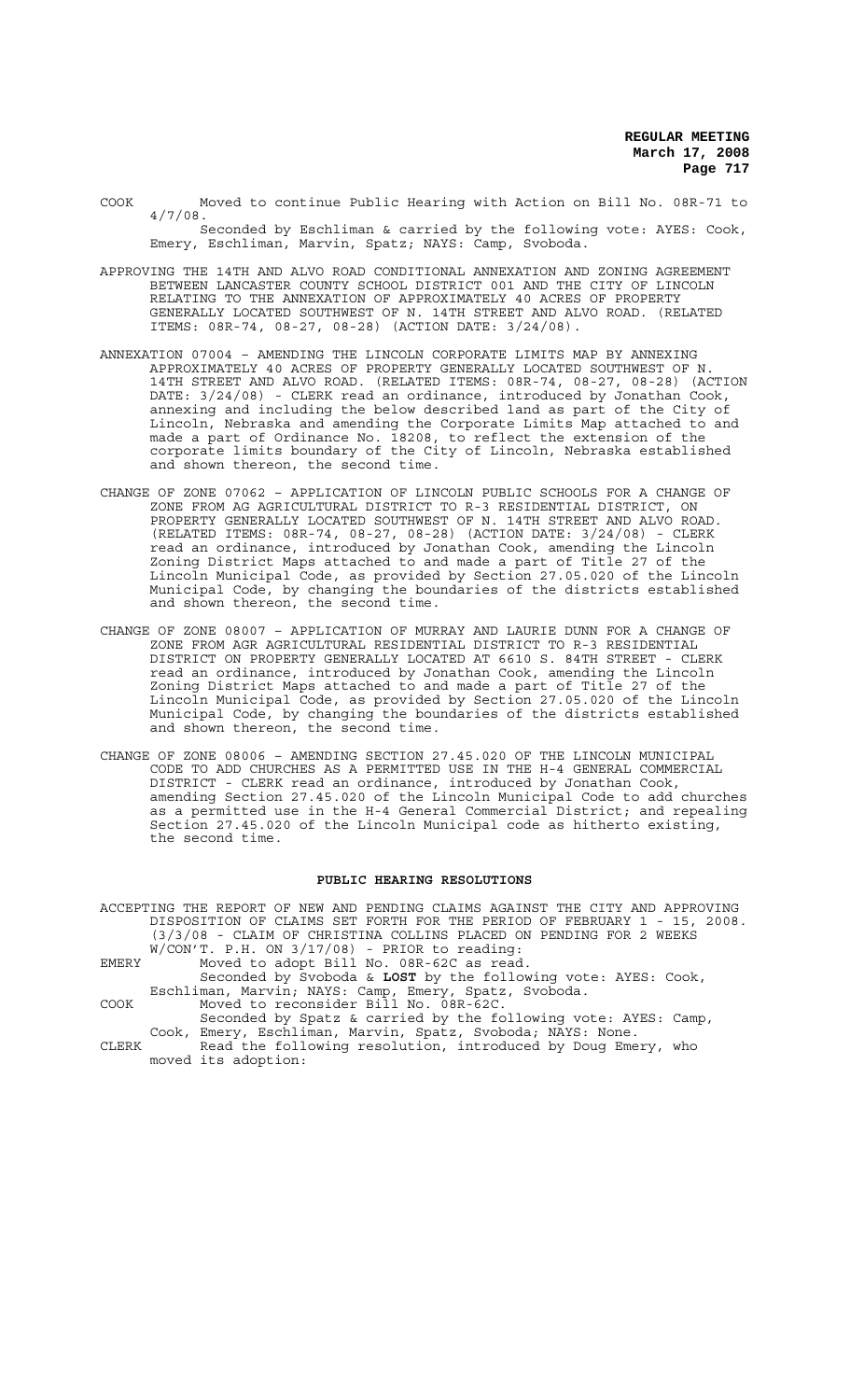A-84780 BE IT RESOLVED by the City Council of the City of Lincoln, Nebraska: That the claims listed in the attached report, marked as Exhibit "A", dated February 18, 2008, of various new and pending tort claims filed against the City of Lincoln with the Office of the City Attorney or the Office of the City Clerk, as well as claims which have been disposed of, are hereby received as required by Neb. Rev. Stat. § 13-905 (Reissue 1997). The dispositions of claims by the Office of the City Attorney, as shown by the attached report, are hereby approved:<br>ALLOWED/SETTLED 8,828.00 ALLOWED/SETTLED Christina Collins The City Attorney is hereby directed to mail to the various claimants listed herein a copy of this resolution which shows the final disposition of their claim. Introduced by Doug Emery Seconded by Svoboda & carried by the following vote: AYES: Camp, Cook, Emery, Marvin, Spatz, Svoboda; NAYS: Eschliman. WAIVER 07009 - APPLICATION OF GERALD SPAHN TO WAIVE STREET PAVING FOR Q STREET, SIDEWALKS FOR Q STREET AND N. 36TH STREET, AND STREET TREES FOR Q STREET AND N. 36TH STREET, ASSOCIATED WITH AN ADMINISTRATIVE FINAL PLAT - CLERK read the following resolution, introduced by Jonathan Cook, who moved its adoption. Seconded by Spatz & **LOST** by the following vote: AYES: Spatz; NAYS: Camp, Cook, Eschliman, Marvin, Emery, Svoboda. The ordinance, having **LOST**, was assigned the File **#38-4566** & was placed on file in the Office of the City Clerk. ORDERING CONSTRUCTION OF PAVING UNIT NO. 141 IN Q STREET FROM 35TH TO 36 $^{TH}$ STREETS AND ASSESSING THE COST THEREOF AGAINST THE BENEFITTED PROPERTIES. (2/25/08 - PLACED ON INDEFINITE PENDING) (3/3/08 - REMOVED FROM PENDING TO HAVE P.H. ON 3/17/08) - CLERK read the following resolution, introduced by John Spatz, who moved its adoption:<br>A-84781 WHEREAS, the City of Lincoln, Nebraska, is authorized u A-84781 WHEREAS, the City of Lincoln, Nebraska, is authorized under Neb. Rev. Stat. §18-2001, et seq., to pave a portion of a street otherwise paved so as to make one continuous paved street and to do so without petition or creating a street improvement district; and WHEREAS, a portion of "Q" Street, 35th to 36th Streets is unpaved and should be paved to make one such continuous paved street. NOW, THEREFORE, BE IT RESOLVED by the City Council of the City of Lincoln Nebraska: That "Q" Street, 35th to 36th Streets is hereby designated as Paving Unit No. 141 and is hereby ordered paved. The roadway to be paved shall be 27 feet in width; grading to be from lot line to lot line, and the cost of grading, curbing, guttering, and paving the same; including the cost of grading, curbing, guttering, and paving the intersections and returns, and the cost of grading the sidewalk space and relaying the sidewalks, and all expenses incidental to all of said improvements shall be assessed against the real estate benefitted, to wit: Lots 1 thru 6, Block 14 and Lots 11 thru 16, Block 13, Ridgeway all in the South Half of Section 19, Township 10 North, Range 7 East of the Sixth Principle Meridian in the City of Lincoln, Lancaster County, Nebraska, the assessments against said property benefitted to be in proportion to the benefits, not exceeding the cost thereof, provided, however, that a portion of such assessments shall be paid out of the Highway Allocation Construction Fund. In the event that easements or additional right-of-way must be acquired for the completion of this project, such property rights may be acquired by negotiation and purchase or by condemnation, if necessary, as provided by law. BE IT FURTHER RESOLVED that, in the event that the actual bid price exceeds 25 percent over the preliminary cost estimate for the improvements, then such bid shall not be awarded until the Council has approved such bid by resolution.

Introduced by John Spatz Seconded by Svoboda & carried by the following vote: AYES: Camp, Cook, Emery, Eschliman, Marvin, Spatz, Svoboda; NAYS: None.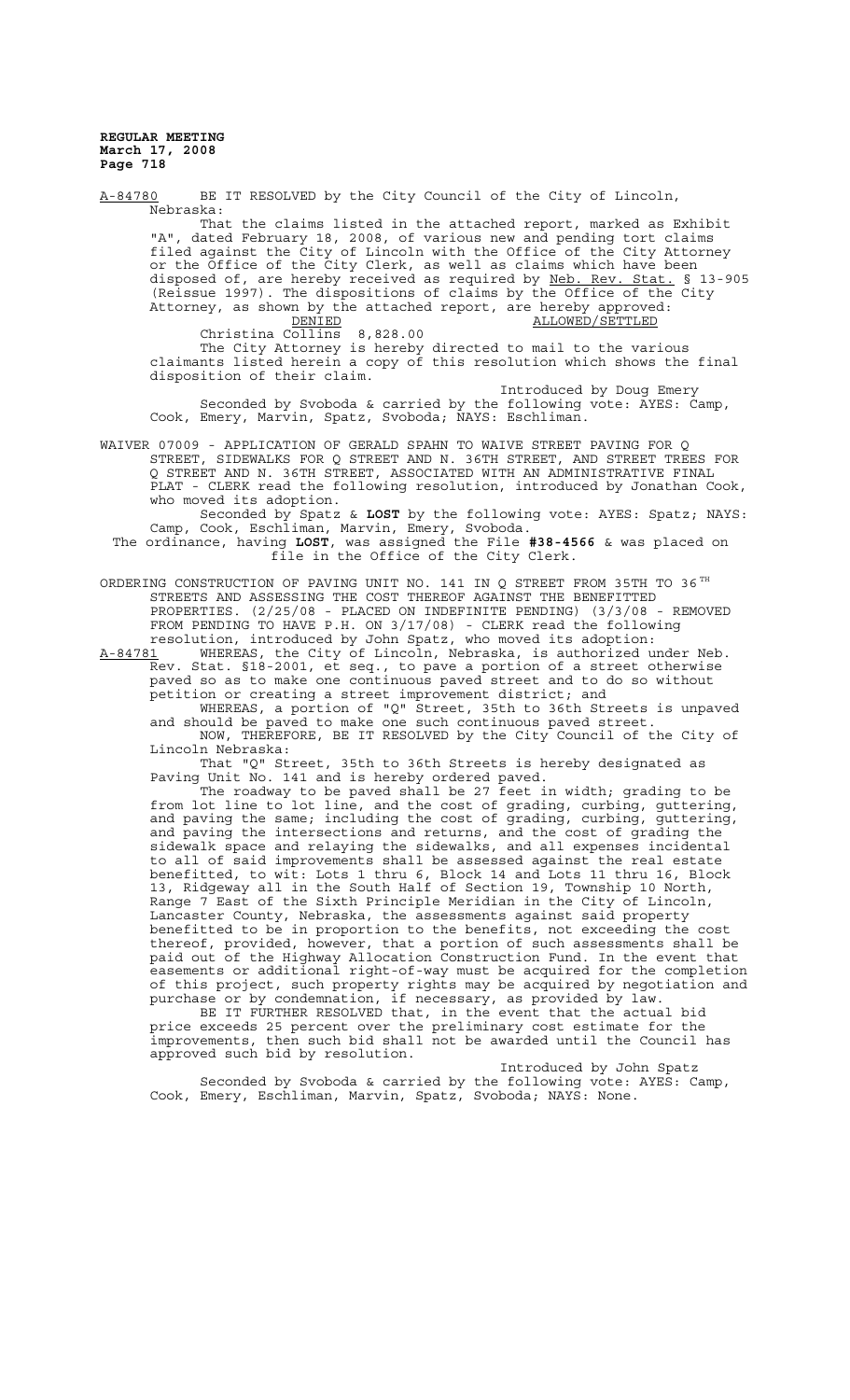COMPREHENSIVE PLAN CONFORMANCE 08001 - ADOPTING THE SOUTH 19TH STREET REDEVELOPMENT PLAN ON PROPERTY GENERALLY BOUNDED BY SOUTH 18TH STREET ON THE WEST, SOUTH 19TH STREET ON THE EAST, INCLUDING LOTS ON THE EAST SIDE AND ABUTTING SOUTH 19TH STREET, BY WASHINGTON STREET ON THE NORTH AND GARFIELD STREET ON THE SOUTH. (3/10/08 - P.H. & ACTION CON'T. 1 WEEK TO 3/17/08) - CLERK read the following resolution, introduced by Jon Camp, who moved its adoption:<br> $A-84782$  WHEREAS, the City

WHEREAS, the City's Urban Development Department has prepared the South 19th Street Redevelopment Plan ("Redevelopment Plan") to cover an area generally bounded by South 18th Street on the west, South 19th Street on the east, including lots on the east side abutting South 19th Street, by Washington Street on the north, and Garfield Street on the south; and

WHEREAS, the City Council, after consideration of the South 19th Street Redevelopment Area, Lincoln, Nebraska, Blight and Substandard Determination Study, determined that the area was blighted and substandard and declared the area blighted and substandard on February 25, 2008; and

WHEREAS, the Director of Urban Development has filed with the City Clerk the Redevelopment Plan generally consisting of public improvements to sidewalks and storm drainage. It also includes improvements to separate residential uses from incompatible uses decreases conflict between residential and non-residential traffic, improves residential options, increases opportunities to maximize home ownership in the area, and encourages diverse and affordable housing. Said plan is attached hereto and marked Attachment "A", and made a part hereof by reference. The Director of Urban Development has reviewed said plan and has found that the plan meets the conditions set forth in Neb. Rev. Stat. § 18-2113 (R.S. Supp. 2006); and

WHEREAS, on February 1, 2008 notice of public hearing was mailed, postage prepaid, to the president or chairperson of the governing body of each county, school district, community college, educational service unit, and natural resource district in which the real property subject to such plan is located and whose property tax receipts would be directly affected and to all registered neighborhood associations located in whole or in part within one mile radius of the area to be redeveloped setting forth the time, date, place, and purpose, of the public hearing to be held on February 13, 2008 before the Lincoln City - Lancaster County Planning Commission regarding the Redevelopment Plan, a copy of said notice and list of said registered neighborhood associations having been attached hereto as Attachments "B" and "C" respectively; and

WHEREAS, said proposed Redevelopment Plan has been submitted to the Lincoln-Lancaster County Planning Commission for review and recommendation, and said Planning Commission on February 13, 2008 found the plan to be in conformance with the Comprehensive Plan and recommended approval thereof; and

WHEREAS, on February 22, 2008 a notice of public hearing was mailed, postage prepaid, to the foregoing governing bodies and registered neighborhood associations setting forth the time, date, place, and purpose of the public hearing before the City Council to be held on March 10, 2008 regarding the proposed Redevelopment Plan, a copy of said notice having been attached hereto as Attachment "D"; and

WHEREAS, on February 22, 2008 and February 29, 2008 a notice of public hearing was published in the Lincoln Journal Star newspaper, setting forth the time, date, place, and purpose of the public hearing to be held on March 10, 2008 regarding the proposed Redevelopment Plan, a copy of such notice having been attached hereto and marked as Attachment "E"; and

WHEREAS, on March 10, 2008 in the City Council Chambers of the County City Building, 555 South 10th Street, Lincoln, Nebraska, the City Council held a public hearing relating to the proposed Redevelopment Plan and all interested parties were afforded at such public hearing a reasonable opportunity to express their views respecting said proposed plan; and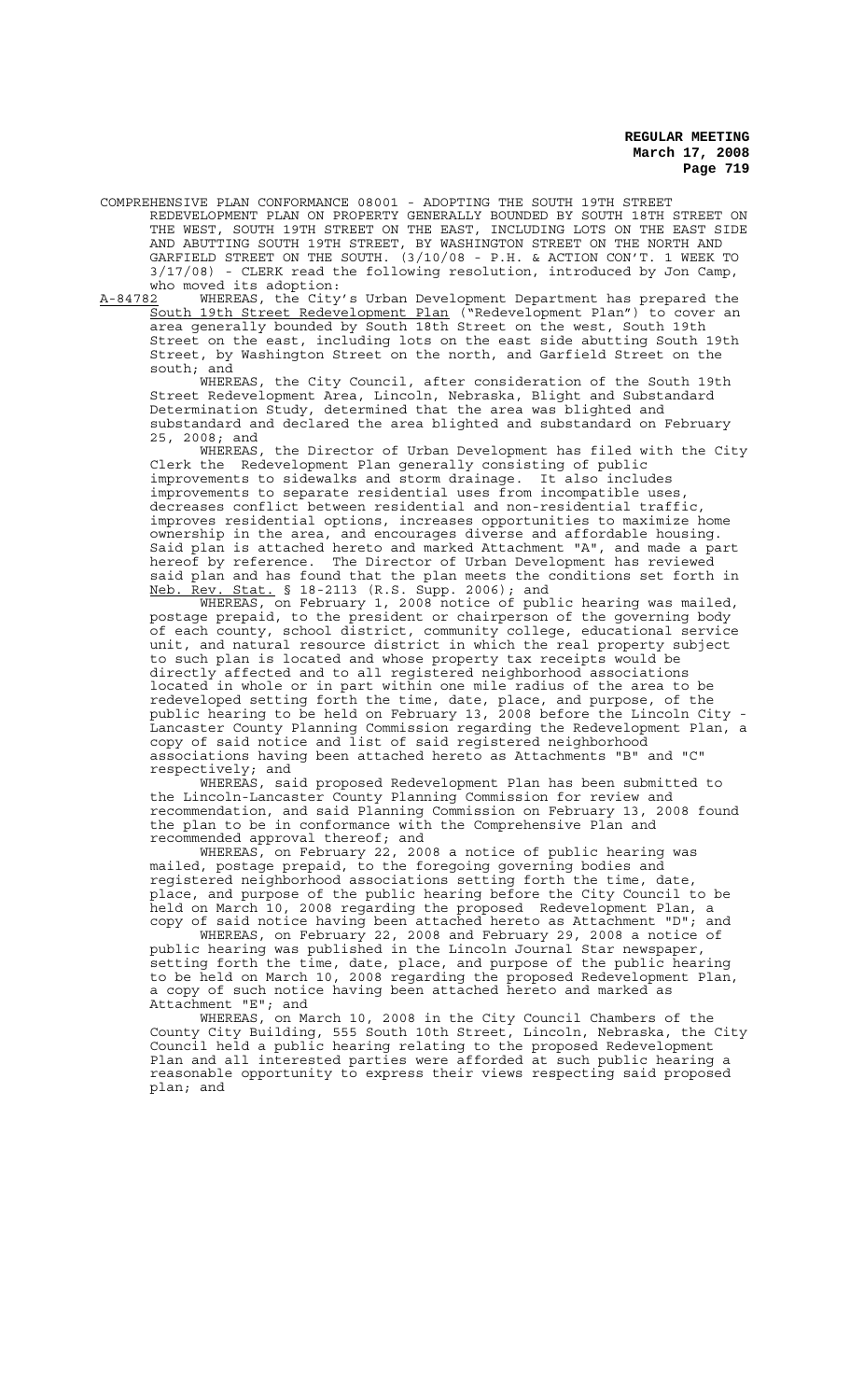> WHEREAS, the City Council has duly considered all statements made and materials submitted relating to said proposed Redevelopment Plan. NOW, THEREFORE, IT IS FOUND AND DETERMINED by the City Council of the City of Lincoln, Nebraska as follows:<br>1. That the Redevelopment

That the Redevelopment Plan is described in sufficient detail and is designed with the general purpose of accomplishing a coordinated, adjusted, and harmonious development of the City which will promote general health, safety, and welfare, sound design and arrangement, the wise and efficient expenditure of public funds, and the prevention of the reoccurrence of unsanitary or unsafe dwelling accommodations or conditions of blight.<br>2 That the Redevelopmen

That the Redevelopment Plan is feasible and in conformity with the general plan for the development of the City of Lincoln as a whole and said plan is in conformity with the legislative declarations, and the determinations set forth in the Community

Development Law. That such substandard and blighted conditions are beyond remedy and control solely by regulatory process and the exercise of police power and cannot be dealt with effectively by the ordinary operations or private enterprise without the aids provided by the Community Development law, specifically including Tax Increment Financing. The elimination of said substandard and blighted conditions under the authority of the Community Development Law is found to be a public purpose and in the public interest.

4. That for projects utilizing funds authorized in Section 18-2147 of the Community Development Law, (a) the redevelopment activities provided for in the plan would not be economically feasible without the use of tax-increment financing, (b) the redevelopment activities would not occur in the community redevelopment area without the use of tax-increment financing, and  $(c)$  the costs and benefits of the redevelopment activities, including costs and benefits to other<br>affected political subdivisions, the economy of the community, and the affected political subdivisions, the economy of the community, demand for public and private services have been analyzed by the governing body and have been found to be in the long-term best interest of the community impacted by the redevelopment activities all as more specifically set forth in the Plan as Redevelopment Activities and Estimated Expenditures.

BE IT RESOLVED by the City Council of the City of Lincoln, Nebraska:

That pursuant to the provisions of the Nebraska Community Development Law and in light of the foregoing findings and determinations, the Redevelopment Plan attached hereto as Attachment "A" is hereby accepted and approved by the City Council as the governing body for the City of Lincoln.

BE IT FURTHER RESOLVED that the Urban Development Director or his authorized representative is hereby authorized and directed to take all steps necessary to implement the provisions of said Redevelopment Plan. Introduced by Jon Camp

Seconded by Svoboda & carried by the following vote: AYES: Camp, Cook, Emery, Eschliman, Marvin, Spatz, Svoboda; NAYS: None. After the vote, Council Member Camp suggested a Pre-Council meeting with David Landis to discuss TIF Policy.

ACCEPTING THE REPORT OF NEW AND PENDING CLAIMS AGAINST THE CITY AND APPROVING DISPOSITION OF CLAIMS SET FORTH FOR THE PERIOD OF FEBRUARY 16 - 29, 2008<br>A-84783 BE IT RESOLVED by the City Council of the City of Lincoln, BE IT RESOLVED by the City Council of the City of Lincoln,

Nebraska:

That the claims listed in the attached report, marked as Exhibit "A", dated March 3, 2008, of various new and pending tort claims filed against the City of Lincoln with the Office of the City Attorney or the Office of the City Clerk, as well as claims which have been disposed of, are hereby received as required by Neb. Rev. Stat. § 13-905 (Reissue 1997). The dispositions of claims by the Office of the City Attorney, as shown by the attached report, are hereby approved: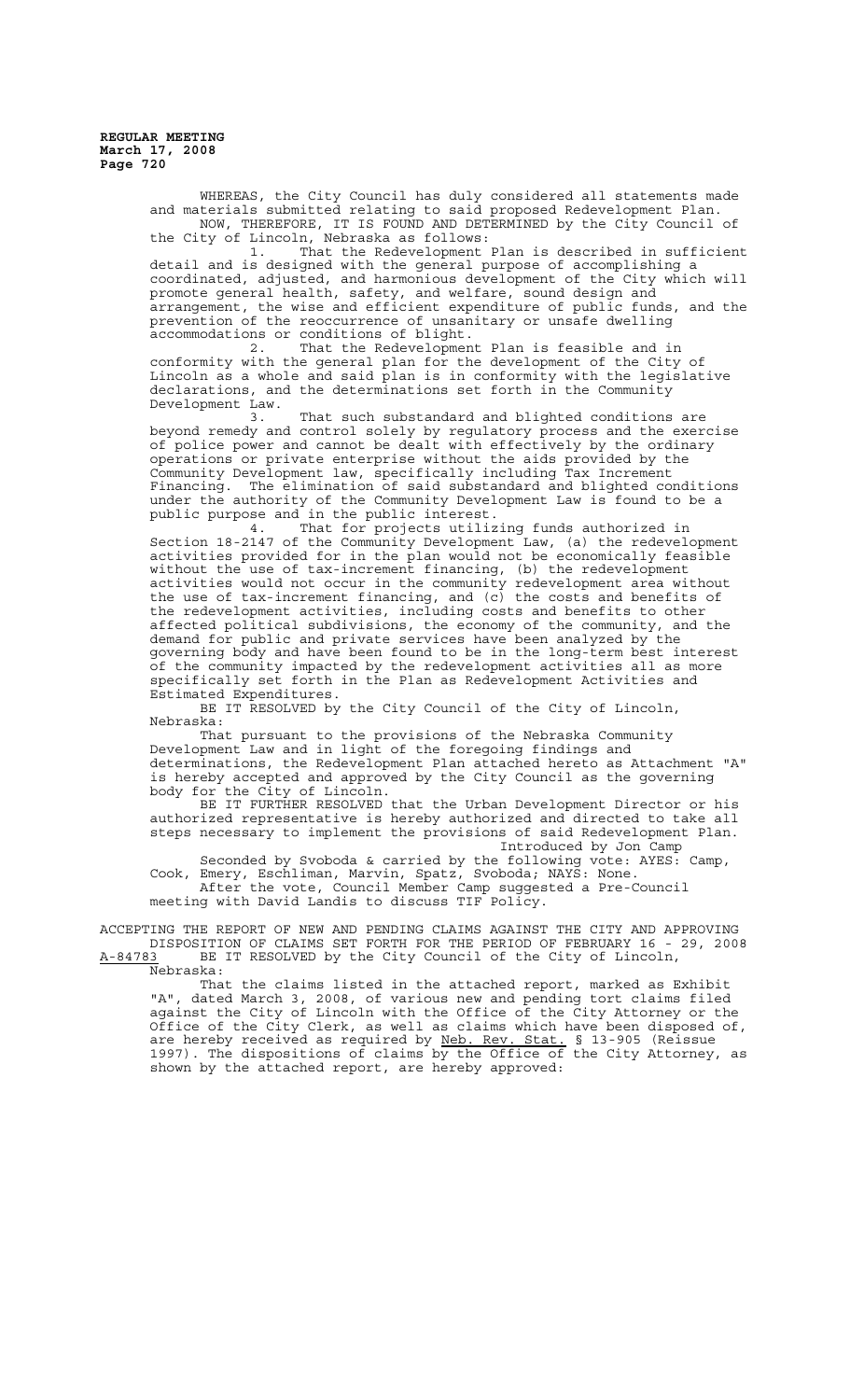| DENIED                    |            | ALLOWED/SETTLED          |          |
|---------------------------|------------|--------------------------|----------|
| Steve Duden               | \$3,124.84 | David Prochnow on behalf |          |
| Jared & Tiarra Osentowski | 202.69     | of Ardis Prochnow        | \$584.65 |
| Gerald Swenson            | 55.00      | Bridgette McKay          | 2,300.00 |
| Lavonne Sessions          | 283.59     | Lori Michelle Tieszen    | 604.94   |
| Thea Van Der Zanden       | 150.00     | Douglas R. Oxley         | 865.77   |
| Joshua & Suenea Coy       | NAS*       | Travis Billesbach        | 368.44   |
| Beth Anderson             | NAS*       | Michael Hoxie            | 369.05   |
| Shawnteesa Phillippi      | NAS*       |                          |          |
| Stewart D. Jordal         | 138.52     |                          |          |
| * No Amount Specified.    |            |                          |          |

The City Attorney is hereby directed to mail to the various claimants listed herein a copy of this resolution which shows the final disposition of their claim.

Introduced by Jonathan Cook Seconded by Svoboda & carried by the following vote: AYES: Camp, Cook, Emery, Eschliman, Marvin, Spatz, Svoboda; NAYS: None.

AMENDING AN INTERLOCAL AGREEMENT BETWEEN THE CITY AND THE RAILROAD TRANSPORTATION SAFETY DISTRICT FOR THE S.W. 40TH STREET/BNSF OVERPASS PROJECT (CITY PROJECT NO. 700132) TO REMOVE THE THREE YEAR AGREEMENT TERMINATION CLAUSE - CLERK read the following resolution, introduced by Jonathan Cook, who moved its adoption:

A-84784 MHEREAS, the City of Lincoln and the Railroad Transportation Safety District (RTSD) entered into an Interlocal Agreement on July 14, 2005 approved by and attached to Resolution A-83407 as Attachment "A" for the S.W. 40th Street/BNSF Overpass project, City Project No. 700132; and

WHEREAS, paragraph 1 of said Interlocal Agreement states that the duration of the Agreement shall be until the completion of all obligations but no more than three years from the date of execution of the Agreement;

WHEREAS, the project's schedule has been lengthened due in part to discussions with BNSF and design considerations of soil stability and the parties desire to remove the duration language in order to avoid agreement termination.

NOW, THEREFORE, BE IT RESOLVED by the City Council of the City of Lincoln, Nebraska:

That the attached Amendment No. 1 to the Interlocal Agreement between the City and the Railroad Transportation Safety District, adopted by Resolution A-83407 on July 14, 2005, amending paragraph 1 to

read as follows:<br>1. <u>Duration</u>. The duration of this Agreement shall be until the completion of all obligations hereunder, in any event, not to<br>exceed three years from the date of execution of this Agreement. <del>exceed three years from the date of execution of this Agreement</del>.<br>is hereby approved and the Mayor is authorized to execute the same on behalf of the City.

The City Clerk is hereby directed to transmit a copy of this Resolution and two originals of Amendment No. 1 to Kris Humphrey, Department of Public Works & Utilities, for transmittal and execution by RTSD.

Introduced by Jonathan Cook

Seconded by Svoboda & carried by the following vote: AYES: Camp, Cook, Emery, Eschliman, Marvin, Spatz, Svoboda; NAYS: None.

APPROVING A ONE YEAR/200 HOUR LEASE WITH OPTION TO RENEW FOR THREE ONE-YEAR PERIODS BETWEEN THE CITY AND PLATTE VALLEY EQUIPMENT COMPANY TO PROVIDE A MECHANICAL FRONT WHEEL ASSISTED TRACTOR TO APPLY BIOSOLIDS GENERATED AT THE NORTHEAST WASTEWATER TREATMENT FACILITY - CLERK read the following resolution, introduced by Jonathan Cook, who moved its adoption:<br>A-84785 BE

BE IT RESOLVED by the City Council of the City of Lincoln, Nebraska:

That the Lease Agreement between the City and Platte Valley Equipment Company which is attached hereto, marked as Attachment "A" and made a part hereof by reference, for the lease of a John Deere 8030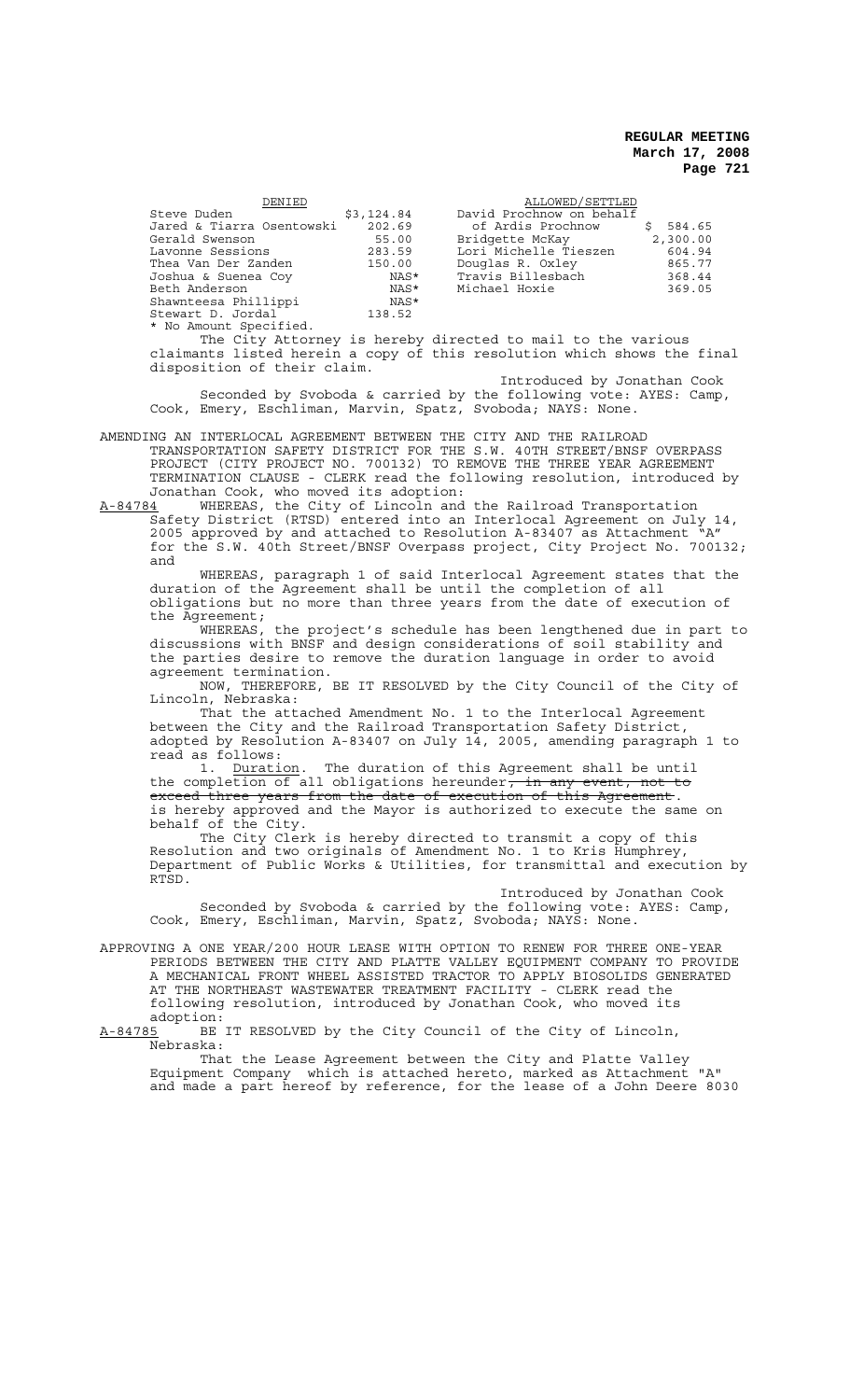Tractor mechanical front wheel assisted tractor for a one year/200 hour period with the option to renew for additional one-year periods not to exceed three years, is hereby accepted and approved. BE IT FURTHER RESOLVED that the Mayor is hereby authorized to execute said lease agreement on behalf of the City. Introduced by Jonathan Cook Seconded by Svoboda & carried by the following vote: AYES: Camp, Cook, Emery, Eschliman, Marvin, Spatz, Svoboda; NAYS: None. SPECIAL PERMIT 08004 - APPEAL OF LAND CONSTRUCTION, INC. TO THE CONDITIONAL APPROVAL ALLOWING MINING/EXTRACTION OF SOIL ON AGRICULTURAL ZONED PROPERTY GENERALLY LOCATED SOUTHWEST OF THE INTERSECTION OF N. 40TH STREET AND WAVERLY ROAD - PRIOR to reading: COOK Moved to amend Bill No. 08R-72 in the following manner: 1. On page 2, line 9, delete the word Friday and replace with the word Saturday. CAMP Moved a friendly amendment to call this Amendment #1A. Accepted. Seconded by Camp & carried by the following vote: AYES: Camp, Cook, Emery, Eschliman, Marvin, Spatz, Svoboda; NAYS: None. CAMP Moved Amendment #1B to Bill No. 08R-72 by amending in the following manner: 1. On page 2, delete lines 30 and 31, being all of paragraph 5.v. 2. Renumber the subsequent paragraphs accordingly. Seconded by Svoboda & carried by the following vote: AYES: Camp, Cook, Emery, Eschliman, Marvin, Spatz, Svoboda; NAYS: None. CLERK Read the following amended resolution, introduced by Jonathan Cook, who moved its adoption:<br>A-84786 WHEREAS, James D. and B WHEREAS, James D. and Bonnie D. Peterson have submitted an application designated as Special Permit No. 08004 for authority to allow mining/extraction of soil on Agricultural zoned property located southwest of the intersection of N. 40th Street and Waverly Road, and legally described as: Lot 8 in the Northeast Quarter of Section 18, Township 11 North, Range 7 East of the 6th P.M., Lancaster County, Nebraska; WHEREAS, the Lincoln City-Lancaster County Planning Commission held a public hearing on said application and approved the same; and WHEREAS, Land Construction Inc. has filed a Notice of Appeal appealing the action of the Planning Commission approving Special Permit No. 08004; and WHEREAS, the community as a whole, the surrounding neighborhood, and the real property adjacent to the area included within the site plan for this mining/extraction of soil will not be adversely affected by granting such a permit; and WHEREAS, said site plan together with the terms and conditions hereinafter set forth are consistent with the comprehensive plan of the City of Lincoln and with the intent and purpose of Title 27 of the Lincoln Municipal Code to promote the public health, safety, and general welfare. NOW, THEREFORE, BE IT RESOLVED by the City Council of the City of Lincoln, Nebraska: That the application of James D. and Bonnie D. Peterson, hereinaf-

ter referred to as "Permittee," to operate a mining/extraction of soil be and the same is hereby granted under the provisions of Section 27.63.360 of the Lincoln Municipal Code upon condition that the operation of said mining/extraction of soil be in strict compliance with said application, the site plan, and the following additional express terms, conditions, and requirements:<br>1. This permit approves a s

1. This permit approves a soil, sand and gravel excavation operation for a period of one year from the date of approval of this special permit. The conditions listed in the Lancaster County Engineering Department communication from Ken D. Schroeder, County Surveyor, to Mike DeKalb dated January 23, 2007 shall apply and said conditions are hereby incorporated by reference.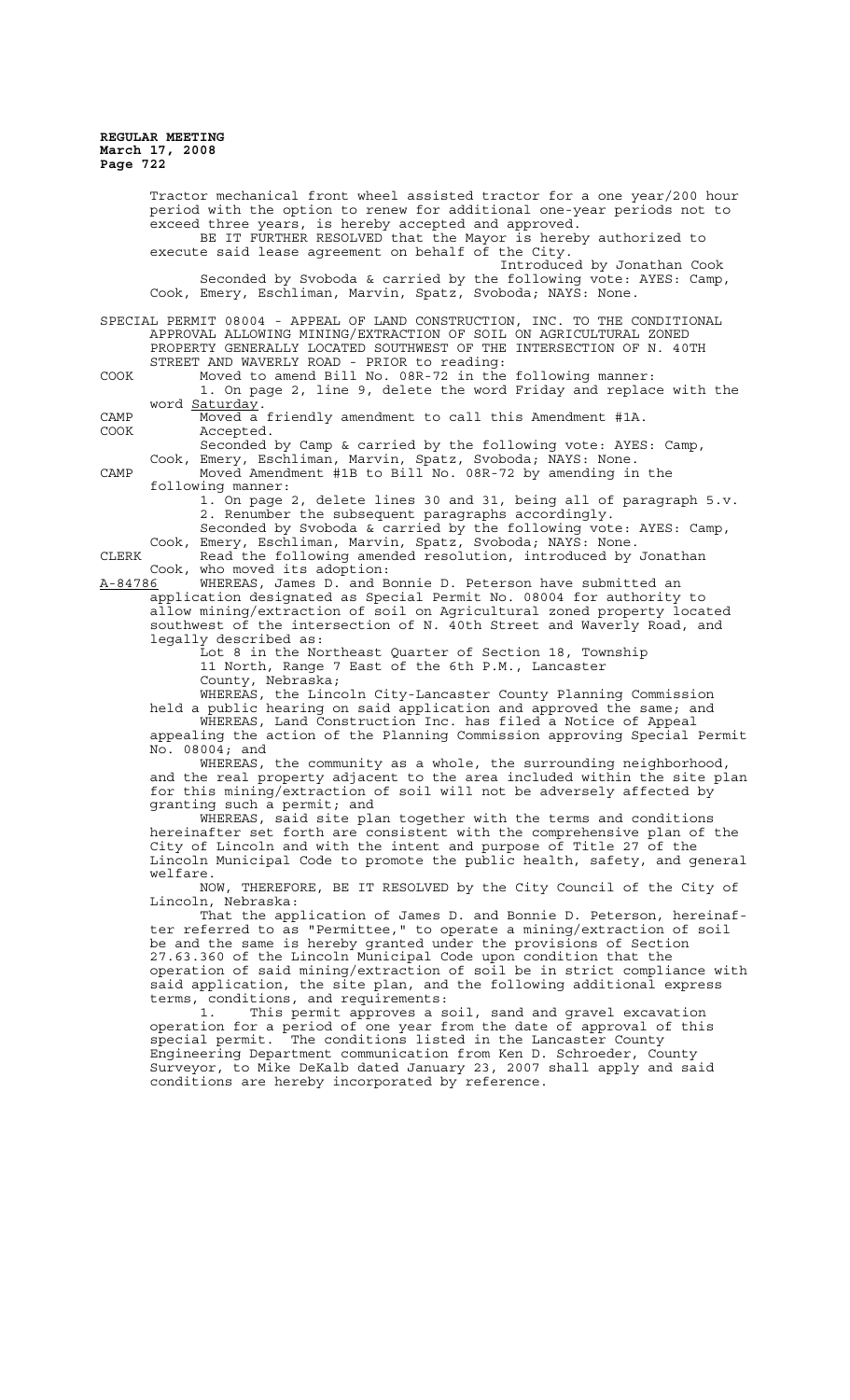2. The construction entrance shall be closed when not in operation. 3. Operating hours shall be limited to daylight hours Monday through Friday Saturday only. 4. At the conclusion of the operation, the permittee shall provide to the Building & Safety Department a certificate from an engineer stating that the final grading substantially reflects the finish contours shown on the approved site plan and request a release of the performance bond or escrow agreement.<br>5. Before engaging in excavation 5. Before engaging in excavation operations: a. The Permittee must: i. Receive review and permits, if required, for the Federal NPDES and 404 Permits. ii. Receive required driveway permits for access onto Waverly Road from the Lancaster County Engineer. iii. Add a note to the site plan indicating that topsoil shall be stripped and kept on site for redistribution at the conclusion of the extraction process. Compacted subsoil shall be broken up prior to reapplying topsoil. Reapplied topsoil shall meet or exceed the depth of that removed. iv. Add a note to the site plan that soils and topography shall conform to the grading plan and seeded in the first growing season after extraction ceases. v. Add a note that the bottom of the pond shall be sealed to prevent seepage from the pond into the aquifer. a<del>quifer.</del><br>International maintain a 4' x 8' sign on the property with a 4' x 8' sign on the property at the entrance clearly visible and legible to the public showing the special permit number, the name of the permittee and operator and the telephone numbers where the permittee, operator and the Building & Safety Department can be

contacted. vi. <del>vii.</del> Post a \$5,000 performance bond or escrow agreement in a form acceptable to the City Attorney / County Attorney.

b. The construction plans must comply with the approved plans.

6. All privately-owned improvements shall be permanently maintained by the Permittee.<br>7 This resolution'

7. This resolution's terms, conditions, and requirements bind and obligate the Permittee, its successors and assigns.

8. The physical location of all setbacks and yards, buildings, parking and circulation elements, and similar matters must be in substantial compliance with the location of said items as shown on the approved site plan.

9. The Permittee shall sign and return the letter of acceptance to the City Clerk within 60 days following the approval of the special permit, provided, however, said 60-day period may be extended up to six months by administrative amendment. The City Clerk shall file a copy of the resolution approving the special permit and the letter of acceptance with the Register of Deeds, filing fees therefor to be paid in advance by the Permittee.

Introduced by Jonathan Cook Seconded by Svoboda & carried by the following vote: AYES: Camp, Cook, Emery, Eschliman, Marvin, Spatz, Svoboda; NAYS: None.

COMP. PLAN AMENDMENT 08001 - AMENDING THE 2030 LINCOLN CITY/LANCASTER COUNTY COMPREHENSIVE PLAN TO ADOPT THE WASTEWATER FACILITIES MASTER PLAN - PRIOR to reading: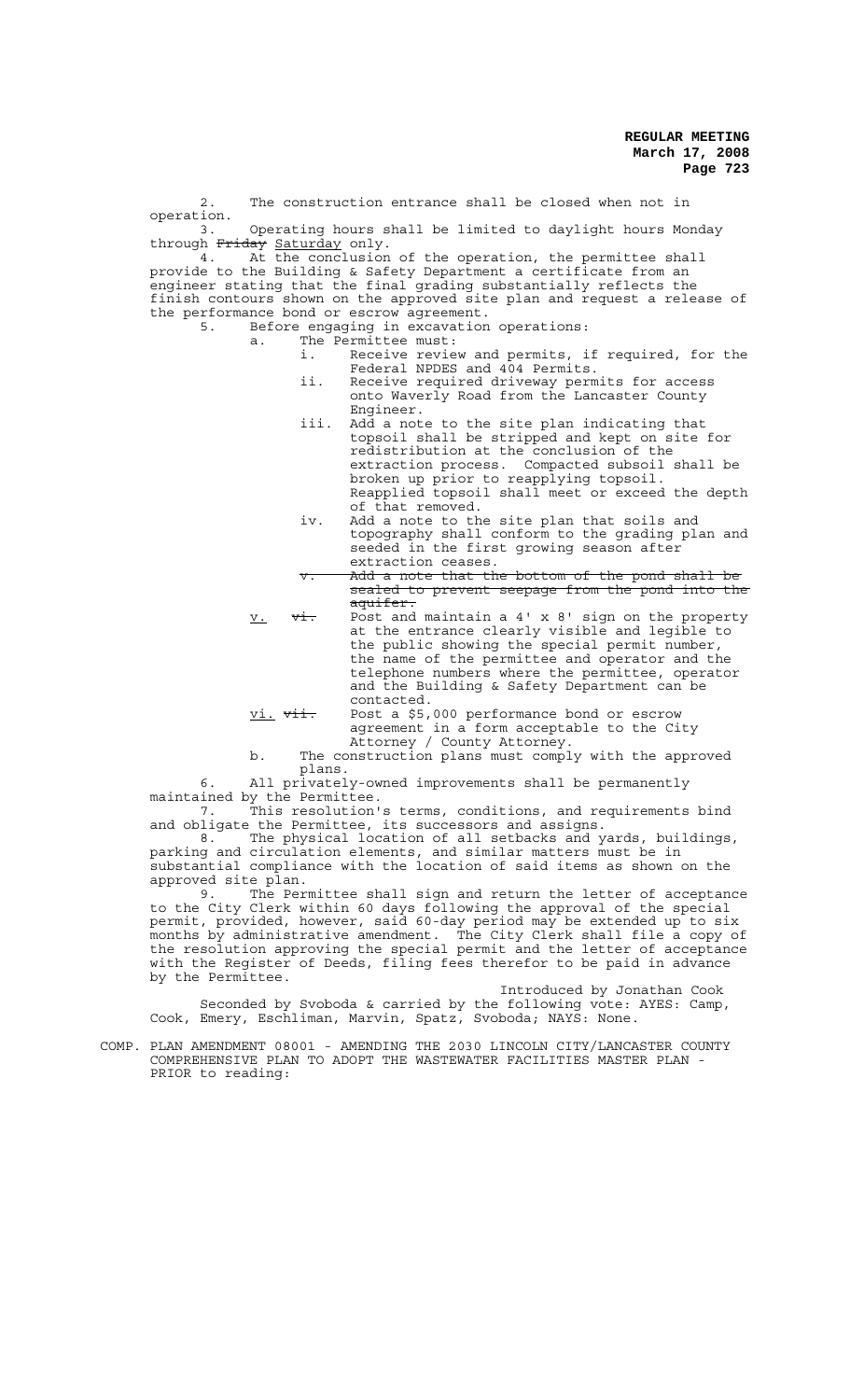COOK Moved to amend Bill No. 08R-76 by deleting Appendix "N" from the Master Plan. Seconded by Emery & carried by the following vote: AYES: Cook,

Emery, Marvin, Spatz; NAYS: Camp, Eschliman, Svoboda. CLERK Read the following amended resolution, introduced by Jonathan

Cook, who moved its adoption:<br>A-84787 WHEREAS, the Planning D WHEREAS, the Planning Director has made application to amend the 2030 Lincoln/Lancaster County Comprehensive Plan to incorporate the Wastewater Facilities Master Plan as a subarea plan and to adjust the Future Land Use Plan accordingly; and

WHEREAS, the Lincoln City-Lancaster County Planning Commission has recommended approval of said proposed amendment.

NOW, THEREFORE, BE IT RESOLVED by the City Council of the City of Lincoln, Nebraska:

That the 2030 Lincoln/Lancaster County Comprehensive Plan be amended as follows:

1. Update the City of Lincoln Wastewater Improvements map on page 78 to reflect the updated Tier I improvements from Figure 1.4, Chapter 1, "Executive Summary" of the Wastewater Facilities Master Plan on page 1 - 11.

2. Amend the following text on page 155, Future Conditions – Plan Realization, "Subarea Planning"

– Lincoln Wastewater Facilities Master Plan, Public Works and Utilities Department; March 2003 November 2007.

BE IT FURTHER RESOLVED that any other references in said plan which may be affected by the above-specified amendments be, and they hereby are amended to conform to such specific amendments.

Introduced by Jonathan Cook Seconded by Svoboda & carried by the following vote: AYES: Camp, Cook, Emery, Eschliman, Marvin, Spatz, Svoboda; NAYS: None.

## **ORDINANCE - 1ST READING & RELATED RESOLUTIONS (AS REQUIRED)**

AUTHORIZING THE CITY OF LINCOLN, NEBRASKA TO ENTER INTO A LEASE-PURCHASE TRANSACTION WITH UNION BANK & TRUST COMPANY, LINCOLN, NEBRASKA IN AN AMOUNT NOT TO EXCEED \$7,500,000 FOR THE ACQUISITION OF STREET LIGHTING EQUIPMENT AND THE CONSTRUCTION OF PARK IMPROVEMENTS IN CONNECTION WITH THE ANTELOPE VALLEY PROJECT - CLERK read an ordinance, introduced by Doug Emery, authorizing and approving a lease-purchase transaction with Union Bank & Trust Company, the proceeds of which will be used to pay the costs of (A) acquiring, constructing and installing street lights and related improvements and (B) improvements to a portion of the Antelope Creek Channel bounded by "O" Street, "R" Street, 21<sup>st</sup> Street and 22 $^{\tt{\ddot{\textit{nd}}}}$  Street; and related amenities; approving the issuance, sale and delivery of not to exceed \$7,500,000 principal amount of certificates of participation in such lease; fixing in part and providing for the fixing in part of certain provisions of the Lease; and related matters, the first time.

## **ORDINANCES - 3RD READING & RELATED RESOLUTIONS (as required)**

CREATING ALLEY PAVING DISTRICT NO. 364 IN THE ALLEY FROM D STREET TO F STREET, BETWEEN 33RD STREET AND 34TH STREET, AND ASSESSING THE COSTS THEREOF AGAINST THE BENEFITTED PROPERTY - CLERK read an ordinance, introduced by Jon Camp, creating Alley Paving District No. 364 defining the limits thereof, establishing the width of the roadway to be paved and the width of the grading to be done, providing for the curbing, guttering, and relaying of sidewalks, providing for the payment of the cost thereof, designating the property to be benefitted, providing for the acquisition of easements and additional right-of-way, if necessary, and repealing all ordinances or parts of ordinances in conflict herewith, the third time.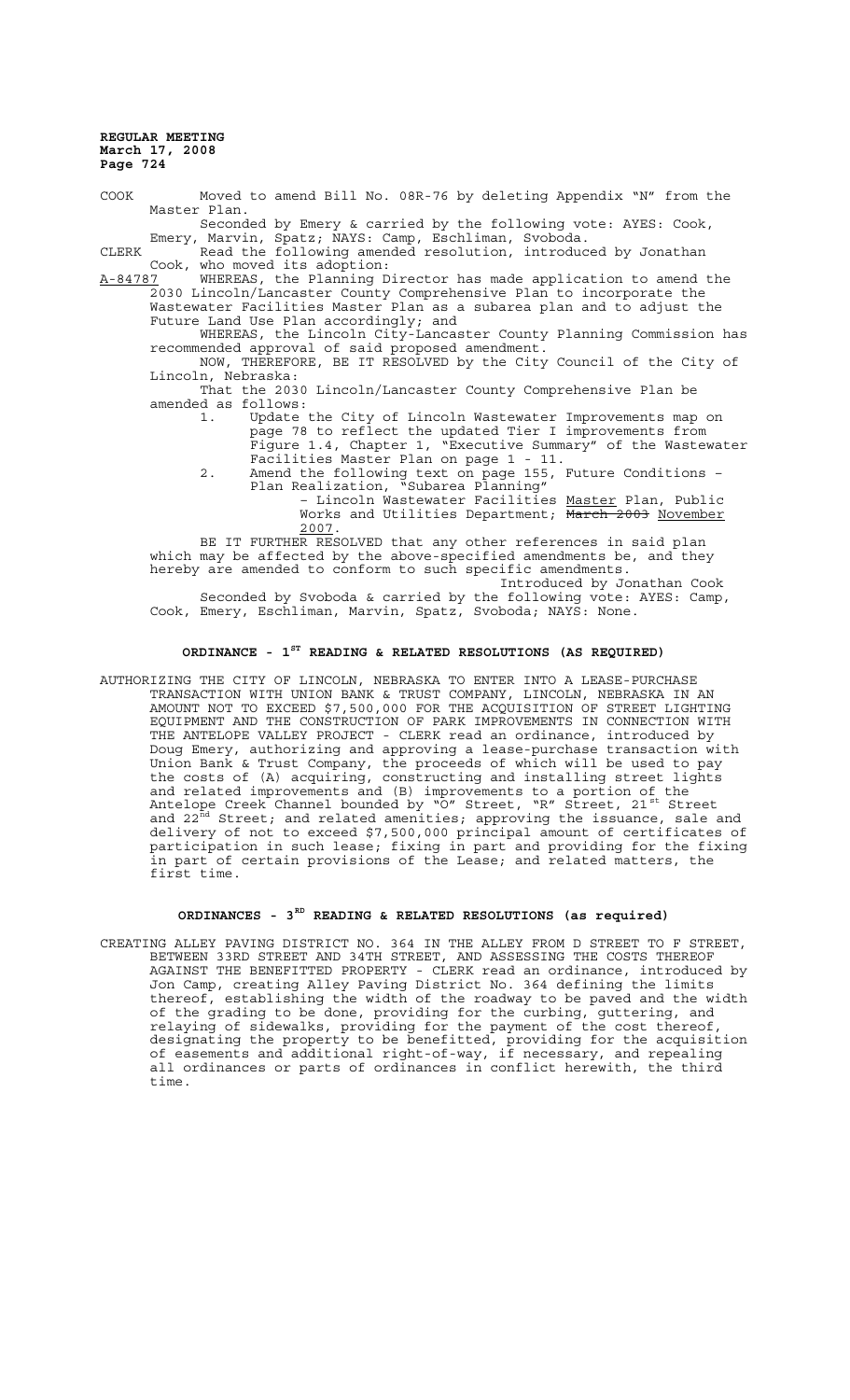| CAMP  | Moved to pass the ordinance as read.<br>Seconded by Svoboda & LOST by the following vote: AYES: Emery;                                                                                                                     |
|-------|----------------------------------------------------------------------------------------------------------------------------------------------------------------------------------------------------------------------------|
|       | NAYS: Camp, Cook, Eschliman, Marvin, Spatz, Svoboda.<br>The ordinance, having LOST, was assigned the File $#38-4567$ & was placed on<br>file in the Office of the City Clerk.                                              |
|       | APPROVING A LEASE AGREEMENT BETWEEN B&J PARTNERSHIP LTD. AND THE CITY OF<br>LINCOLN FOR OFFICE SPACE AT 850 Q STREET FOR A PERIOD OF MARCH 1, 2008<br>THROUGH FEBRUARY 29, 2012 - PRIOR to reading:                        |
| CAMP  | Moved to amend Bill No. 08-22 by accepting the attached Substitute<br>Agreement between the City and B&J Partnership, as Attachment "A" to<br>Bill No. 08-22, showing the following revisions:                             |
|       | Paragraph 3 Renewal Option, change notice period from 180<br>days to 90 days prior to expiration.                                                                                                                          |
|       | Paragraph 15 Holding Over, change the holdover penalty fee<br>2.<br>from one and one-half times the last rental rate to one and<br>one-quarter times the last rental rate.                                                 |
| CLERK | Seconded by Emery & carried by the following vote: AYES: Camp,<br>Cook, Emery, Eschliman, Marvin, Spatz, Svoboda; NAYS: None.<br>Read an ordinance, introduced by Jon Camp, accepting and approving                        |
|       | a Lease Agreement between B&J Partnership, Ltd. and the City of Lincoln<br>for a lease of approximately 3,217 square feet of space at 850 Q Street,<br>Lincoln, Lancaster County, Nebraska for a four-year term commencing |
|       | March 1, 2008 and continuing until February 29, 2012 for office use by<br>Parking Services of the Urban Development Department, the third time.                                                                            |
| CAMP  | Moved to pass the amended ordinance as read.<br>Seconded by Svoboda & carried by the following vote: AYES: Camp,                                                                                                           |
|       | Cook, Emery, Eschliman, Marvin, Spatz, Svoboda; NAYS: None.<br>The ordinance, being numbered #19059, is recorded in Ordinance Book #26, Page                                                                               |

# **REGISTERED TO SPEAK SESSION - NONE**

**OPEN MICROPHONE SESSION - NONE**

#### **MISCELLANEOUS BUSINESS**

## **PENDING -**

CAMP Moved to extend the Pending List to March 24, 2008. Seconded by Svoboda & carried by the following vote: AYES: Camp, Cook, Emery, Eschliman, Marvin, Spatz, Svoboda; NAYS: None.

## **UPCOMING RESOLUTIONS -**

CAMP Moved to approve the resolutions to have Public Hearing on March 24, 2008.

Seconded by Svoboda & carried by the following vote: AYES: Camp, Cook, Emery, Eschliman, Marvin, Spatz, Svoboda; NAYS: None.